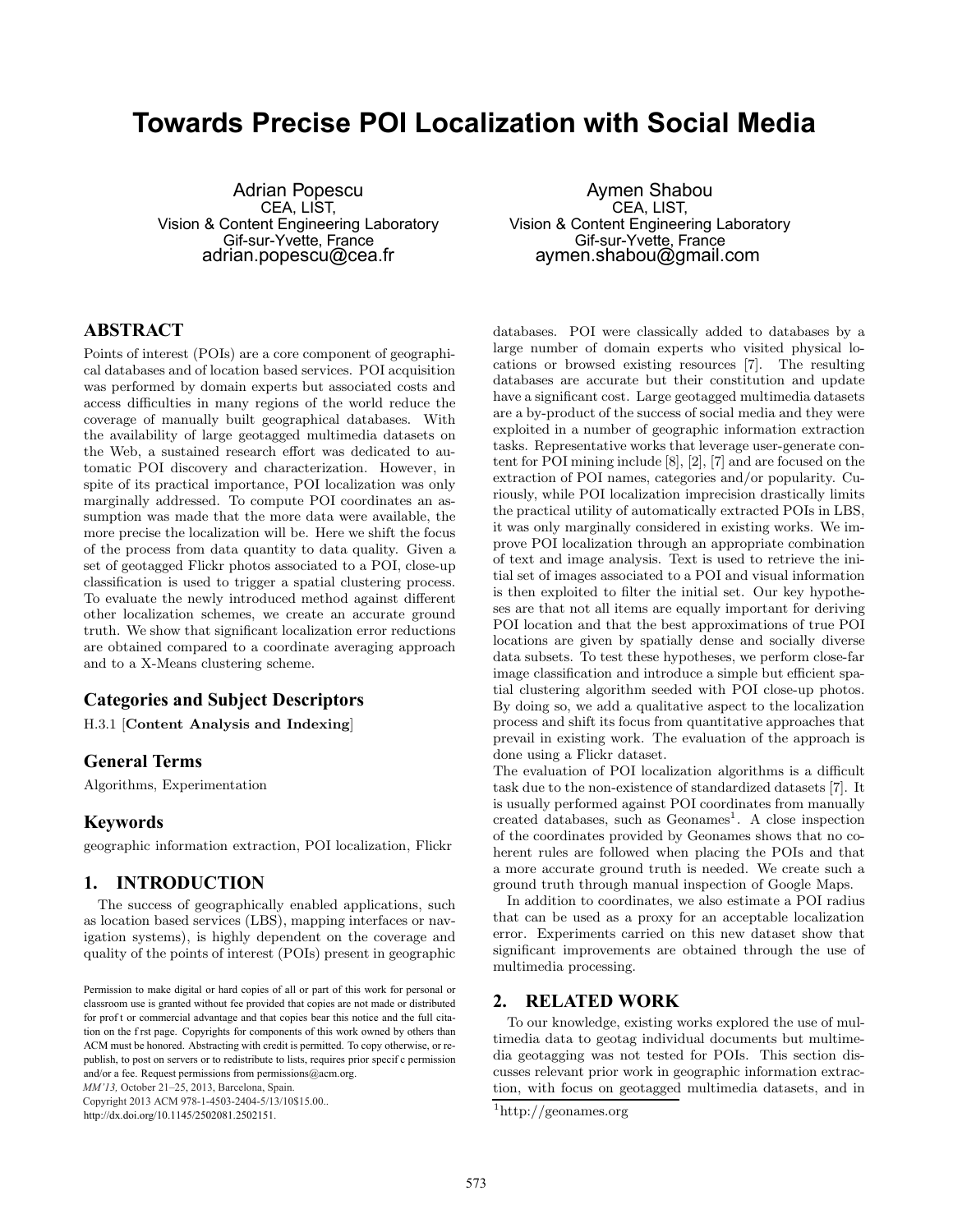image classification. Rattenbury and al. [8] pioneered the use of Flickr data to extract POI name, popularity and location using spatial burst detection. In a follow-up, Kennedy and Naaman [5] focused on using multimedia clustering to produce representative and diversified visual representation of POIs. One of their key findings is that socially representative clusters (i.e. including a large number of users) are more relevant than the others. Rae and al. [7] exploited Web search snippets to scale-up POI discovery. These works focus on POI properties such as name, category or popularity and give only limited attention to POI location. A simple coordinate averaging procedure was introduced in [8] and statistical location models were used in [7]. Typical location errors are in the hundreds of meters range (290 m in [7]), an imprecision that is too big for direct use of automatically extracted POIs in LBS.

Given its high applicative value, individual document localization received a lot of attention. Hays and Efros [4] proposed an algorithm that predicts the location of an image based on global visual descriptors. With this simple visual method, the reported precision is in the range of hundreds of kilometers. Crandall and al. [2], analyzed a 30 million geotagged image dataset using image local features (SIFTs) and textual features to estimate image location. In a simple classification setting (10 possible locations), a combination of visual and textual features achieves approximately 70% accuracy and textual features clearly outperform visual ones when exploited alone. Textual location modeling was proposed in [9] using an adaptation of language models. Image localization within 1 km from the true coordinates is successful in 14.1% of the cases. While interesting, these performances are not sufficient to localize POIs accurately.

Image depth estimation using wavelet based image indexing was introduced in Torralba and Oliva [11]. They used the scene structure to derive the absolute mean depth of the image. The problem we tackle here is somewhat similar although, given the high variability of images available on social media, we do not set out to estimate the absolute depth but rather to rank images associated to a POI in the close-far spectrum. Also relevant is indoor-outdoor classification [10], which became a standard classifier in scene understanding. However, given the similarity of inside/outside close-ups and the fact that there are no indoor photos for POIs that cannot be visited on the inside, we don't consider indoor-outdoor classification.

## **3. POI LOCALIZATION**

The problem we address here can be formulated as: "given a set of geotagged images associated to a POI, leverage their metadata, textual annotations and/or visual content to automatically predict the best possible POI location."

When deriving POI location from geotagged photo datasets available on social media, there are three main types of problems that lead to inaccurate results: (1) Photos are usually placed at the point where they were taken and this point is often distant from the true POI location; (2) Geotagging errors may occur, especially when the process is manual because users often do not place the photos exactly where they were taken; (3) Given that there is no control of user generated content, only a fraction of the photos tagged with a POI name actually depict it. For instance, bulk upload was identified to have a negative effect on POI extraction [7]. We tackle the first difficulty directly by using a photo ranking based on their probability to be close-ups. The second and the third problems are indirectly tackled by the introduction of spatial clustering algorithms that favor regions that have a high density of close-up photos and that are socially diversified. Different text-based and multimedia POI localization methods were tested. The most representative of them are described in the next two subsections, along with textual and visual close-far classifiers.

## **3.1 Text-based POI localization**

#### *3.1.1 Text-based close-up ranking*

Here we exploit textual cues to determine if a photo is a close-up. We retain 48,815 geotagged photo annotations that are taken from less than 50 meters and more than 300 meters w.r.t. the coordinates of a POI in order to form textual close and textual far classes. The distance thresholds for the two classes were empirically chosen after testing different combinations. We compute each word's textual close probability by dividing its textual close count by its total count. The photos associated to a POI are ranked using the dot product similarity between each photo's tags and title and the representation of textual close. Preliminary tests showed that the best results are obtained when the first 40% of the ranked photos list are retained.

#### *3.1.2 Text-based POI localization methods*

We test the following text localization methods:

\* Simple Avg - baseline method introduced in [8]. It computes the coordinates from by averaging the coordinates of all the images available for a POI. For this type of method to work well, photos should be evenly distributed in all directions around the POI. Such a condition is seldom met because of the physical configuration of POIs and of the fact some POI parts arouse more interest than others.

\* No Bulk - method that uses the same averaging procedure as Simple Average but is applied after bulk removal (i.e. removal of images uploaded by an user that have the same coordinates and the same set of tags).

\* Txt Close - method that exploits the text-based close-up ranking. The POI location is computed by retaining only those images that were considered to be close-ups. No bulk removal is performed.

\* Txt Close Iter - method that combines No Bulk to produce an initial average location and textual close-up ranking. The initial location is used to seed a second iteration that considers only a percentage of the photos that are closest to the initial location  $(neigh(\%))$  and that belong to *textual close*. Supplementary iterations do not improve results.

## **3.2 Multimedia POI localization**

## *3.2.1 Visual close-up classif er*

Given the wide variety of available images, we build a learning base that contains 2000 diversified examples for each of the visual close and visual far classes. The visual classifier is built on top of a bag of visual words representation of images. Dense SIFTs are extracted and clustered using K-means to build a codebook of size 128. Then SIFTs are encoded over the obtained codebook by locality soft coding and aggregated using the max-pooling scheme. We use a spatial pyramid matching  $(1 + 2x^2 + 3x^3)$  to add global spatial contextual information to the final signature, which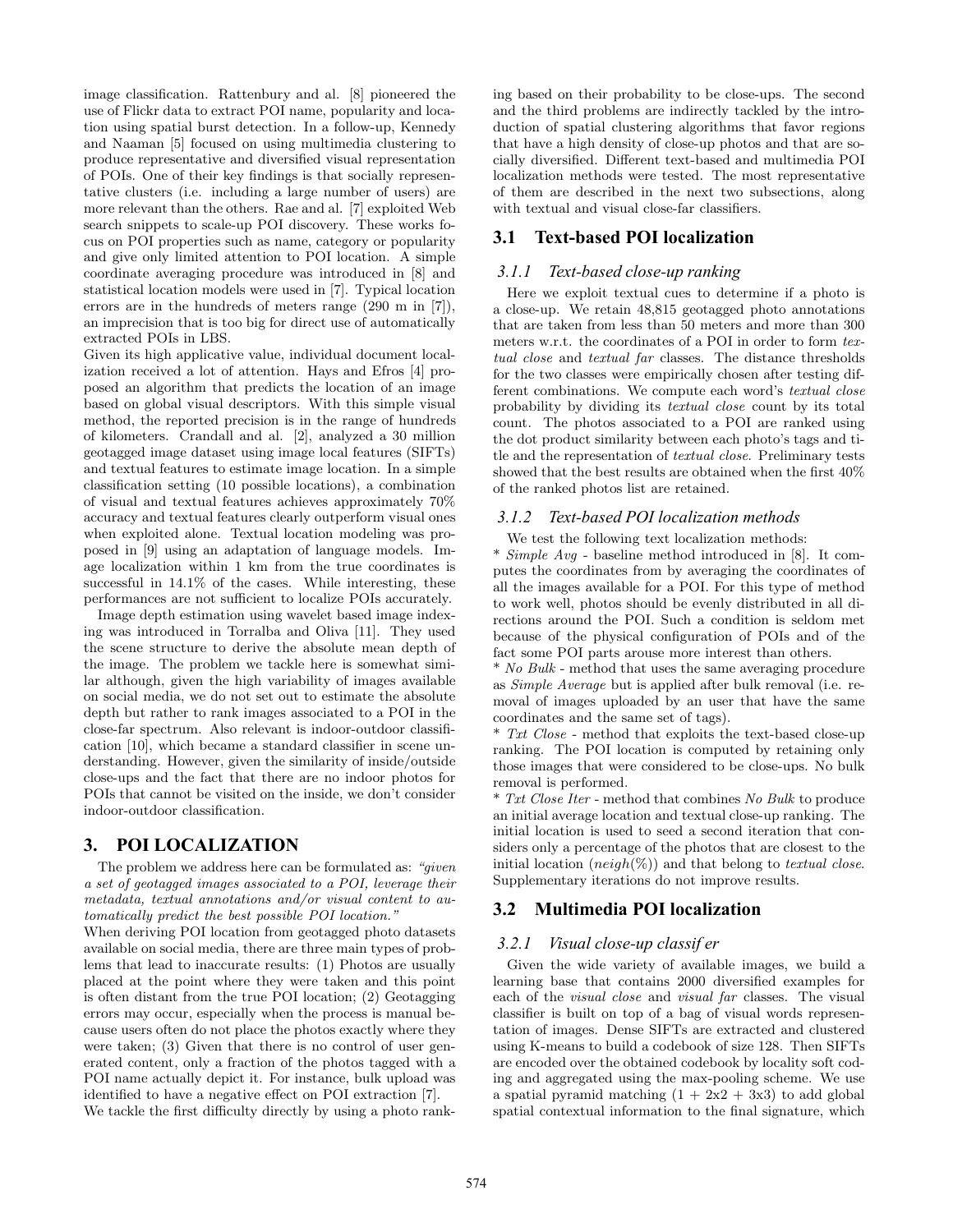is obtained through the concatenation of individual signatures. *Visual close* and *visual far* classes are learned with a linear SVM which is then used to classify test images. Scores vary between 1 (close) and 0 (far). The learning set was split in half to test performances of the approach and we obtained 84% correct classifications. To further improve accuracy, only images whose close-up score is above 0.6 were retained for experiments. We illustrate classification results for the Eiffel Tower (fig. 1). There is a strong concentration of close-ups around the Eiffel Tower's true coordinates. Inversely, long-distance depictions of the Eiffel Tower are concentrated in areas that offer a good panoramic view, such as the Trocadero, Champs de Mars and Bir-Hakeim Bridge.

#### *3.2.2 Multimedia POI localization methods*

We test the following multimedia localization methods: \* Vis Close - Method that is similar to Txt Close but exploits visual close class instead of textual close.

 $*$  Vis Close Iter - Method that is similar to Txt Close Iter but exploits visual close class instead of textual close.

\* Density Clustering - method that retrieves dense regions in a POI's spatial footprint. As illustrated in 1 the intuition that supports this approach is that regions that include a lot of close-up photos uploaded by a large number of users are likely to be close to the real POI location. First, bulk removal is applied and and photos are ranked with visual *close* to select close-ups. Second, the top  $k$  photos from the visual close class are used as seeds and clusters are obtained by retaining all close-ups within a radius rad of the seed. Finally, clusters are ranked based on the number of distinct users that contributed to them. Ties are broken using by favoring clusters that contain larger numbers of visual close images. The final POI coordinates are computed by averaging the coordinates of images from the top ranked cluster.

The cluster ranking based on the number of contributors exploits an insight from [5], who show that user frequency based landmark clustering outperforms term based clustering due to the negative influence of bulk upload. Our algorithm is related to OPTICS [1], the main difference being that we introduce a global radius to cluster points instead of a maximum local radius that is used to retain new points. \* Spatial X-Means - X-Means [6] is an extension of K-Means that estimates the optimal number of clusters automatically for a dataset. The Weka 3 implementation of the X-Means [3] is used here to assess the performances of standard clustering algorithms in a POI localization task. The results of Vis Close Iter are used as input for Spatial X-Means and the centroid of the largest cluster is predicted as POI location.

#### **4. EVALUATION**

We first present a new POI localization ground truth, then describe the test dataset used and discuss localization results obtained with the methods presented in section 3.

#### **4.1 POI Localization Ground Truth Creation**

Precise POI localization is a difficult task since in involves mapping POIs that have dimensions in the range of tens or hundreds of meters to point-based representations. A close inspection of Geonames shows that the proposed POI locations are not consistently attributed. Coordinates are often placed at the center of the POI but also in other parts of the area covered by it or even outside the POI area. To create a precise ground truth, we have selected 1200 POIs

that are represented by at least 250 images in Flickr, are situated in various regions of the world, correspond to different geographic categories and have a variable spatial extent. We inspected Google Maps to determine the coordinates of the center of the POI. It was possible to precisely find the point-based location and the radius for 704 POIs that are used in further experiments. The radius was estimated only for shapes that allow such an estimation (rectangular, circles, square, etc.). It is used as a proxy for the acceptable localization error if we consider as acceptable all localizations that fall within the POI area. The average Geonames localization error is 18.2 m and 84.8% of Geonames POIs are placed within the surface covered by the POI. There is no publicly available accurate ground truth for evaluating POI localization and we release the one created here<sup>2</sup>.



Figure 1: Close/far classification results - circles/triangles Eiffel Tower (centered).

#### **4.2 Test Dataset**

Using the Flickr API, we downloaded 250 images and associated metadata (tags, titles, geotags) for each POI represented in the ground truth. For each POI, textual annotations were ranked with respect to their similarity to textual close. Similarly, images were indexed and classified based on their similarity to visual close. To facilitate reproducibility, the raw textual annotations and image URLs of the test dataset are distributed with the ground truth.

#### **4.3 Evaluation Results**

We first test the influence of the number of available images on POI localization error and present results obtained using Simple Avg with 10 to 250 images, with a step of 10 in fig. 2. The number of available photos has an impor-



Figure 2: Evolution of the average localization error with the number of available images for *Simple Avg.* 

tant effect up to 50 available photos and the performance improvement is weaker beyond. For instance, the average

<sup>2</sup> http://comupedia.org/poiLocation/